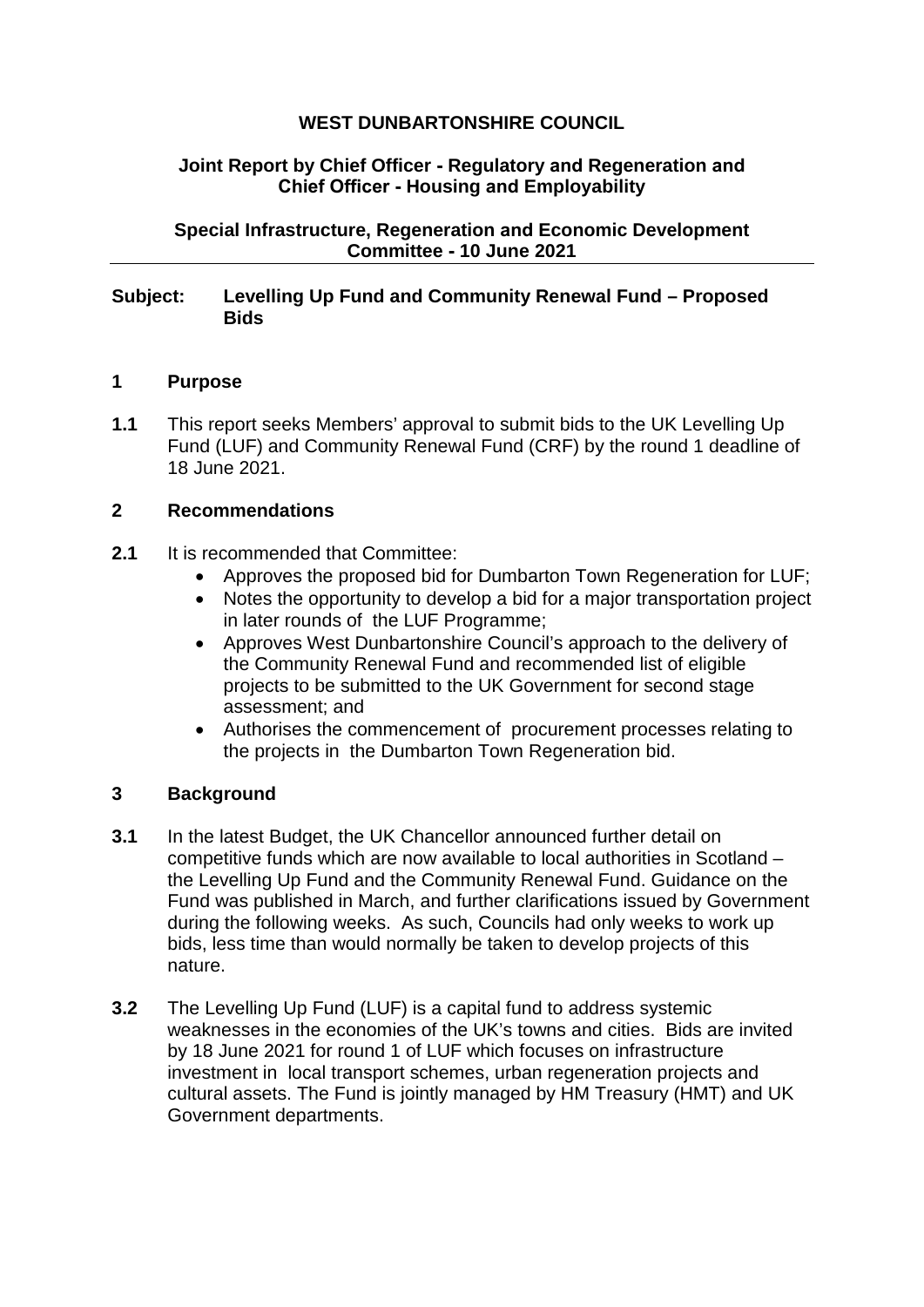- **3.3** [The Community Renewal Fund](https://www.gov.uk/government/publications/uk-community-renewal-fund-prospectus/uk-community-renewal-fund-prospectus-2021-22) is a revenue fund. It will act as precursor to the UK's Shared Prosperity Fund which is due to be launched next year to replace EU Structural Funds. It is focused on innovative pilot projects, with the potential to be scaled up and addresses disadvantages and boost productivity. The Community Renewal Fund has four national investment priorities:
	- **Skills:** including work-based training, retraining and digital skills/inclusion.
	- **Local business**: including supporting entrepreneurs, innovation and decarbonisation.
	- **Communities and Place**: including feasibility studies for net zero projects, opportunities for culture-led regeneration, green spaces and rural connectivity.
	- **Supporting people into employment**: including addressing barriers to employment, raising aspirations, and basic skills.

## **4 Main Issues**

## Levelling Up Fund

- **4.1** Funding of £800M is being made available to Scottish Local Authorities, with West Dunbartonshire Council being a Category 1 (highest identified need) Local Authority. Where appropriate, UK Government will seek advice from the Scottish Government at the project shortlisting stage, including their views on deliverability and alignment with existing provision. Capacity funding of £125,000, anticipated in June 2021, will be allocated to all local authorities in Scotland to support development of bids for round 2 or subsequent rounds.
- **4.2** LUF will focus on projects requiring up to £20m. One successful bid per MP area is allowed over the duration of the LUF programme to 2023/24. LUF resubmissions to subsequent rounds are acceptable following an unsuccessful bid. Having one MP aligned with our local authority boundary, the Council can only receive a maximum of one LUF award of up to £20M. Exceptionally, there is also scope to bid for larger high value transport projects and once more for a major transportation project up to a value of £50m. Again as above, having one MP, the maximum number of awards that WDC could receive would be one. The major transportation bids will be subject to a more detailed business case process and will need to score highly in the assessment process to be successful. In both cases securing the support of the local MP is advised but not essential.
- **4.3** The LUF Bids can be submitted as a package of two or three projects, as long as their component elements are aligned and represent a coherent set of interventions.
- **4.4** We have been advised that there will be at least two more funding rounds over the duration of the programme until 2023/24. The criteria and priorities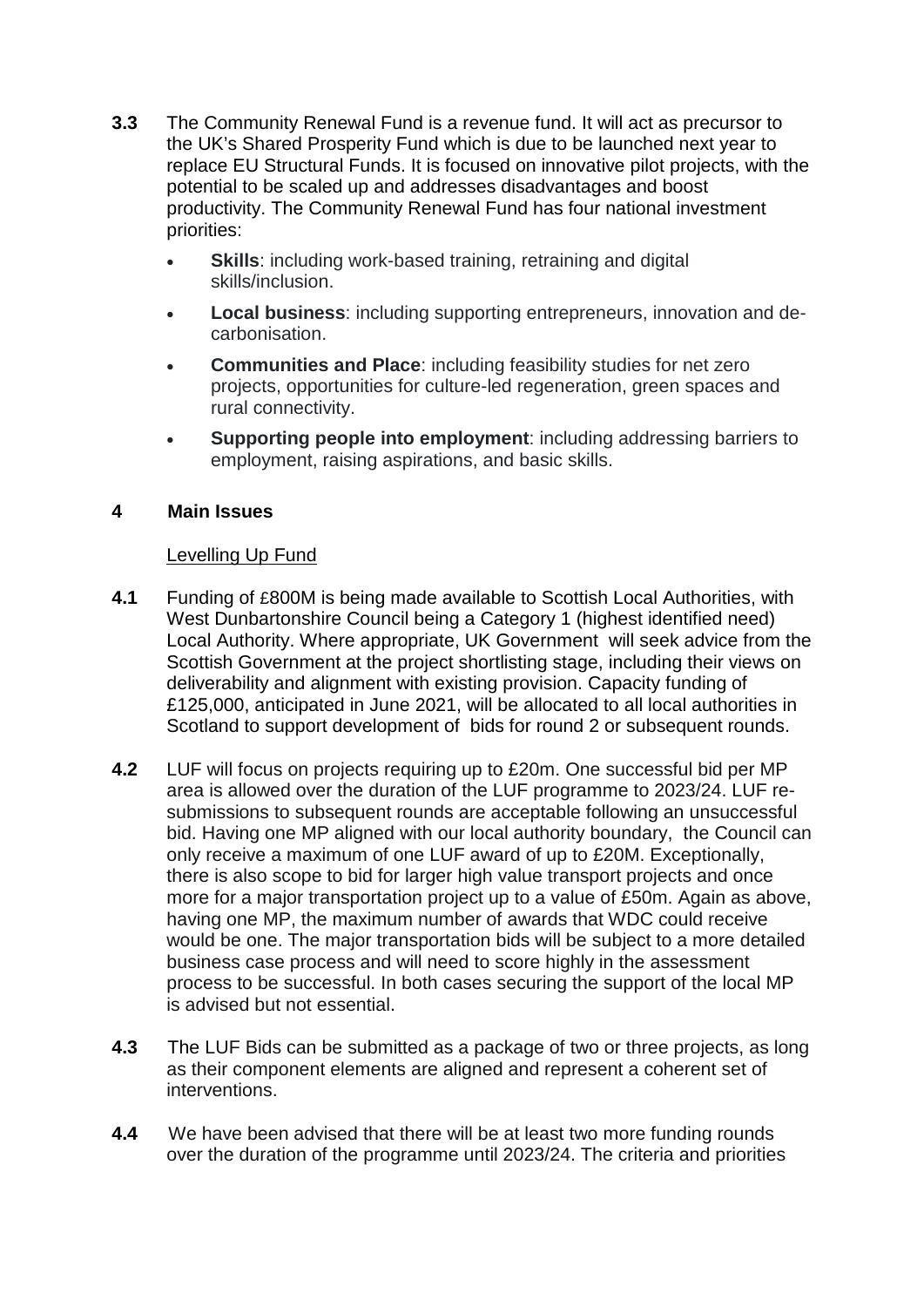may change in subsequent rounds and early indications are that the next round could be a soon as October 2021. Bids to round 1 must demonstrate that they are partly deliverable during 2021/22 and completed by 2023/24, therefore favouring shovel ready projects that are at an advanced stage of development. Recent discussions with the Civil Service confirm that successful projects in the first round will be assessed against the criteria and will meet at least one of the three headline priorities.

- **4.5** There is a three-stage approach to the competitive LUF assessment and decision making:
	- **Stage 1 Gateway:** This stage is pass/fail. It requires confirmation of some LUF expenditure in 2021-22.
	- **Stage 2 Assessment and Shortlisting:** Bids will be assessed against four equally weighted criteria. A short-list will be developed from the highest scoring bids and those who score at least average or above on strategic fit, value for money and deliverability:
		- o **Characteristics of the place** each local authority is categorised 1-3 based on the LUF assessment metrics, with West Dunbartonshire Council in Category 1.
		- o **Deliverability** will be gauged by the availability of supplementary finance, management and commercial cases, with bids which demonstrate investment (or start delivery) in financial year 2021-22 prioritised in the first funding round.
		- o **Strategic fit with local and Fund priorities** –should be addressed in the submission strategic case and should include stakeholder support.
		- o **Value for money** an economic case is required to explain project benefits and how it represents value for money.
	- **Stage 3 Decision Making:** Following bid assessment and moderation, Ministers will make funding decisions. This is expected in Autumn 2021.

# **5 Options Appraisal : Levelling Up Fund**

**5.1** With a short turnaround between being provided with the details of the Funds at the end of March and the 18 June deadline, officers produced a range of prospective bids that could potentially meet LUF eligibility criteria and assessed which would be at a sufficiently advanced stage to submit a bid in round 1. This process entailed drawing up a long list of 9 prospective bids and agreeing a scoring mechanism that reflected LUF criteria as well as Council's corporate priorities. With input from senior staff across all relevant Services, projects were then ranked 1<sup>st</sup> to 9<sup>th</sup>, with Dumbarton Town Centre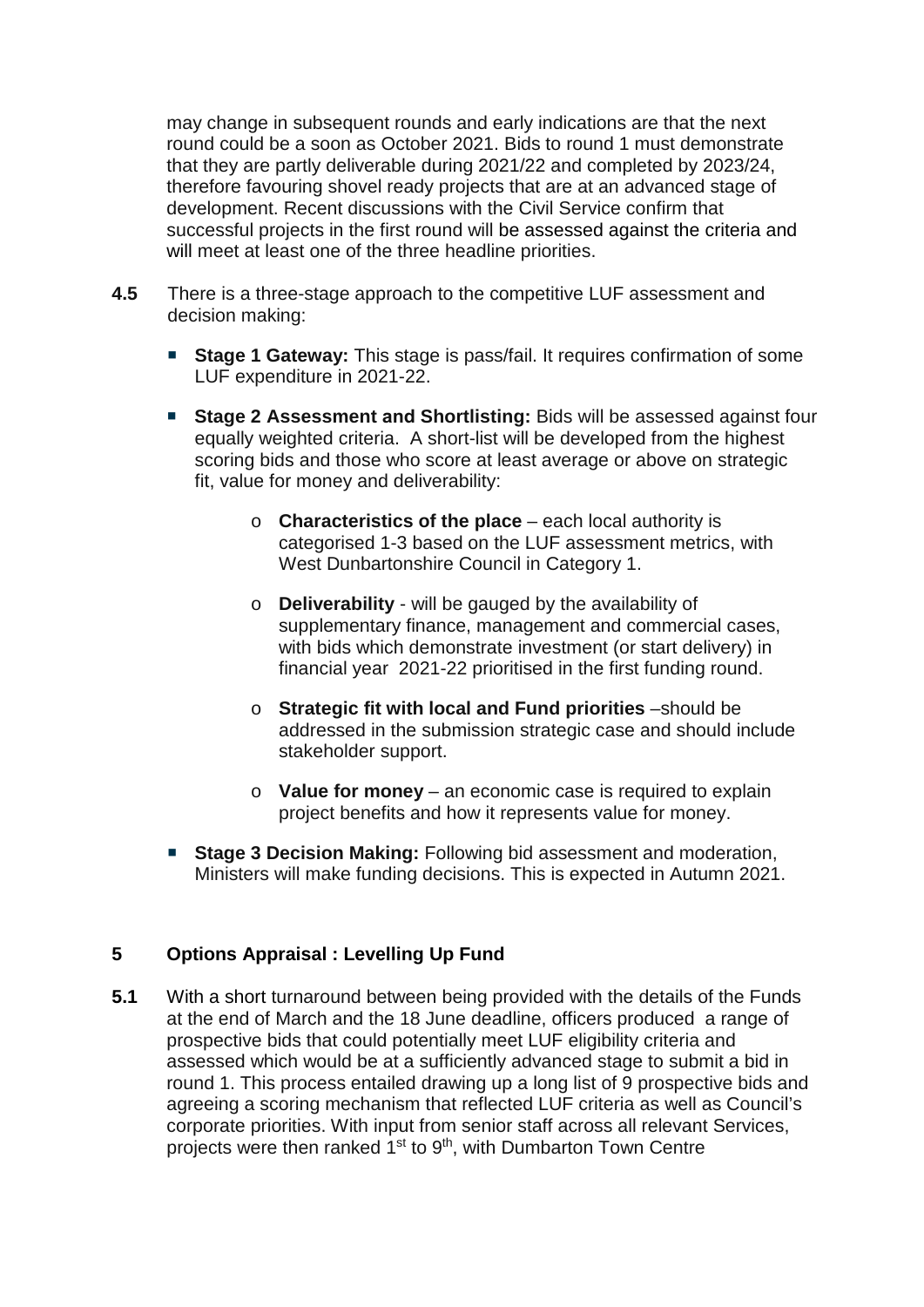Regeneration ranked number 1 and North Clyde Riverbank including Scottish Marine Technology Park ranked number 2. The other prospective bids are outlined on the Table.

| <b>Prospective Bid</b>                                                                                                                              | Comments                                                                                                                  |
|-----------------------------------------------------------------------------------------------------------------------------------------------------|---------------------------------------------------------------------------------------------------------------------------|
| Clydebank Town Centre Connections, including<br>transportation hub and road network improvements                                                    | Could be developed as a<br>transportation bid if able to<br>be delivered by 2024                                          |
| Alexandria Town Centre, including<br>transport/connectivity acquisition of Lomond Galleries<br>and public realm                                     | Projects emerging from the<br>draft Masterplan, not yet<br>fully consulted, Lomond<br>Galleries too high risk             |
| Queens Quay District Heating Network Expansion, to<br>provide energy to the business park and shopping<br>centre                                    | Meets zero-carbon agenda<br>but not a close fit with<br>criteria                                                          |
| Green Tourism, including infrastructure to support eco-<br>tourism utilising our green assets                                                       | At concept stage                                                                                                          |
| Connecting West Dunbartonshire, an amalgam of<br>Connecting Dumbarton, Balloch Village improvements<br>and improvements to Argyll Road in Clydebank | Argyll Road not sufficiently<br>developed, consultation on<br>previously proposed<br>Balloch Village were not<br>positive |
| Connecting Balloch, including repurposing of Balloch<br>Castle, new Leven Bridge and public realm<br>improvements                                   | <b>Balloch Castle</b><br>improvements likely to<br>happen regardless; Bridge<br>at concept stage                          |
| West Dunbartonshire Fast Broadband/Full Fibre<br><b>Network</b>                                                                                     | Easiest to deliver but<br>market expected to deliver<br>this in the short to medium<br>term.                              |

# **6 Dumbarton Town Centre Regeneration**

**6.1** The recommended bid for the continued regeneration of Dumbarton town centre will complement and consolidate previous investment in the town centre and advance the Council's Town Centre First objective for the town. In line with the provision to apply for a cohesive set of interventions, the bid will have three components: Repurposing of B listed Glencairn House for a library, museum and community purposes as reported to this committee on 21 August 2019; Acquisition of the partially vacant Artizan Centre followed by partdemolition and preparation of the site for redevelopment and; Completing "Connecting Dumbarton" a project that will provide active travel connections between the town centre and Dumbarton Central train station to achieve a connection to the rear of existing Artizan centre and link to connections then through to the new Waterfront Path. In the event of the application being successful, a proposed development plan for the Artizan Centre site will be reported.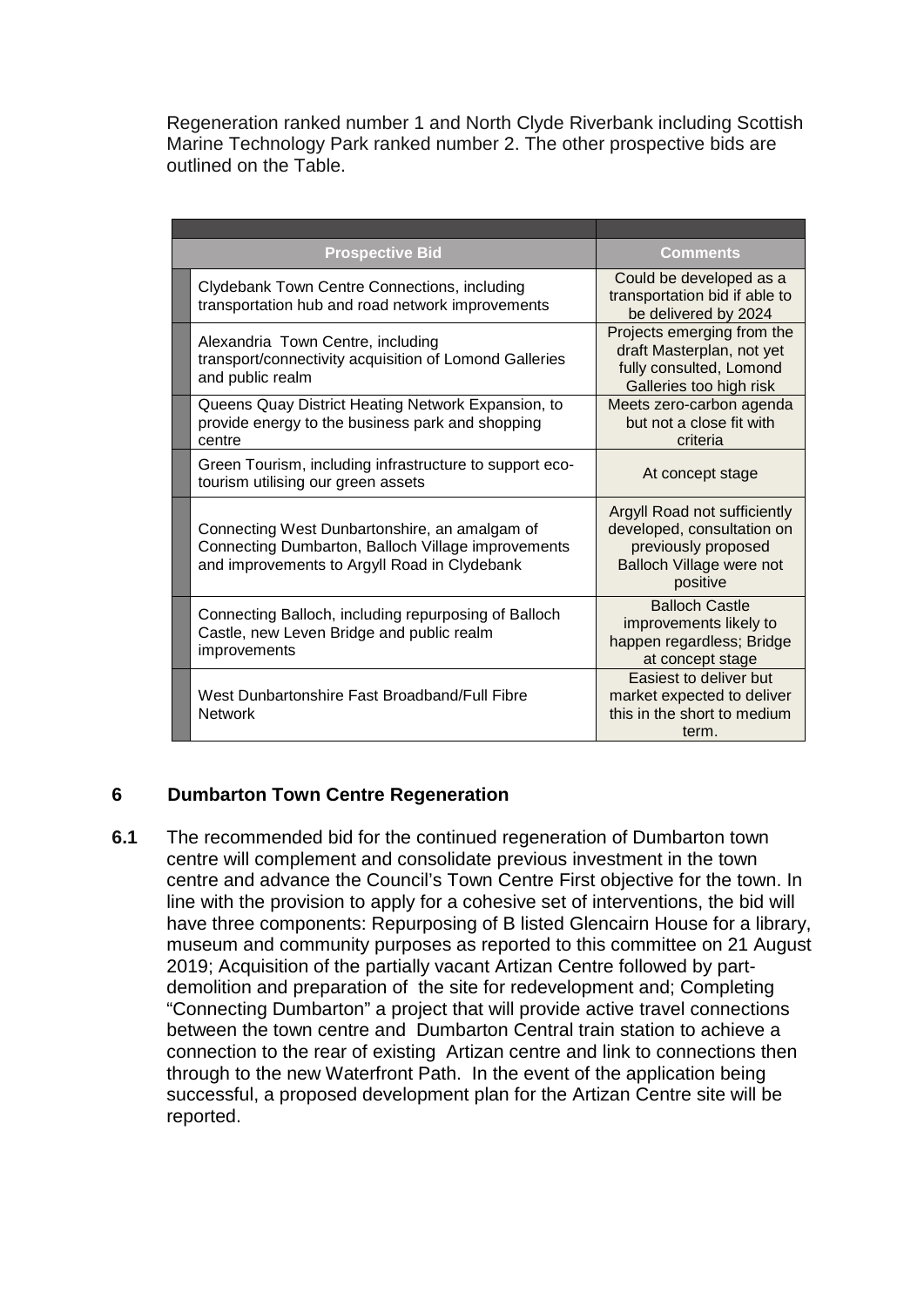- **6.2** Connecting Dumbarton has been widely consulted on during 2020 despite the constraints of the pandemic. Key elements include better definition of the route into the town centre and rerouting of the national cycle network; enhancements to underpasses; introduction of quality and durable materials; landscaping and tree planting; clear signage; seating and rest points; feature lighting and artwork. The project design has been advanced over the past year in collaboration with funding partner Sustrans who have awarded Places for Everyone funding towards the design of the project and are expected to contribute to the construction costs of the project, which will be delivered in 3 phases.
- **6.3** With the design feasibility of the repurposing of Glencairn House as a library and museum already underway and Connecting Dumbarton designs at an advanced stage, the bid to LUF is capable of demonstrating expenditure this financial year on project development costs, and in the case of Connecting Dumbarton, potentially demonstrating part-delivery. The Artizan Centre is currently being marketed for sale, and an option for the Council to buy with conditions is being progressed with the owner's agent, and this will be the basis of a future report. The three components together are considered to be deliverable by end of the LUF programme on 31 March 24.
- **6.4** The total cost of the LUF programme of works for Dumbarton is estimated at £22.1M, £2.2M of is proposed to be secured from Council and Sustrans, Glencairn House has an approved £1M from the Regeneration Fund, as reported to IRED on 21 August 2019, and the balance of £1.2M is expected to be secured through work with Sustrans leaving £19.9M to be requested from LUF. The programme is comprised of the following costs, with an optimism bias of 30% added across all three projects, which is an appropriate contingency for regeneration and development projects at this early stage of development.
	- Cultural Services-led repurposing and extension of B listed Glencairn House for central education and heritage facility (£8.45M)
	- Acquisition and part demolition of the Artizan Centre, masterplanning, landscaping, preparation for redevelopment and improvements to community and cultural facilities (£10.4M)
	- Connecting Dumbarton to better integrate town centre with station and to promote active travel (£3.25M)
	- Development costs to deliver the project components, included within the cost headings.
- **6.5** The proposed package of the regeneration interventions in Dumbarton meets all three of the Government's priorities of local transportation and connectivity, town centre regeneration and cultural regeneration. The bid can demonstrate progress by the end of the financial year 2021/22, and in line with recent advice from the Civil Service that confirmed their expectation that bids for this round will be fully compliant with LUF's headline priorities, is therefore considered to have the greatest opportunity of being successful in attracting LUF funding support. As indicated in the table above, prospective bids were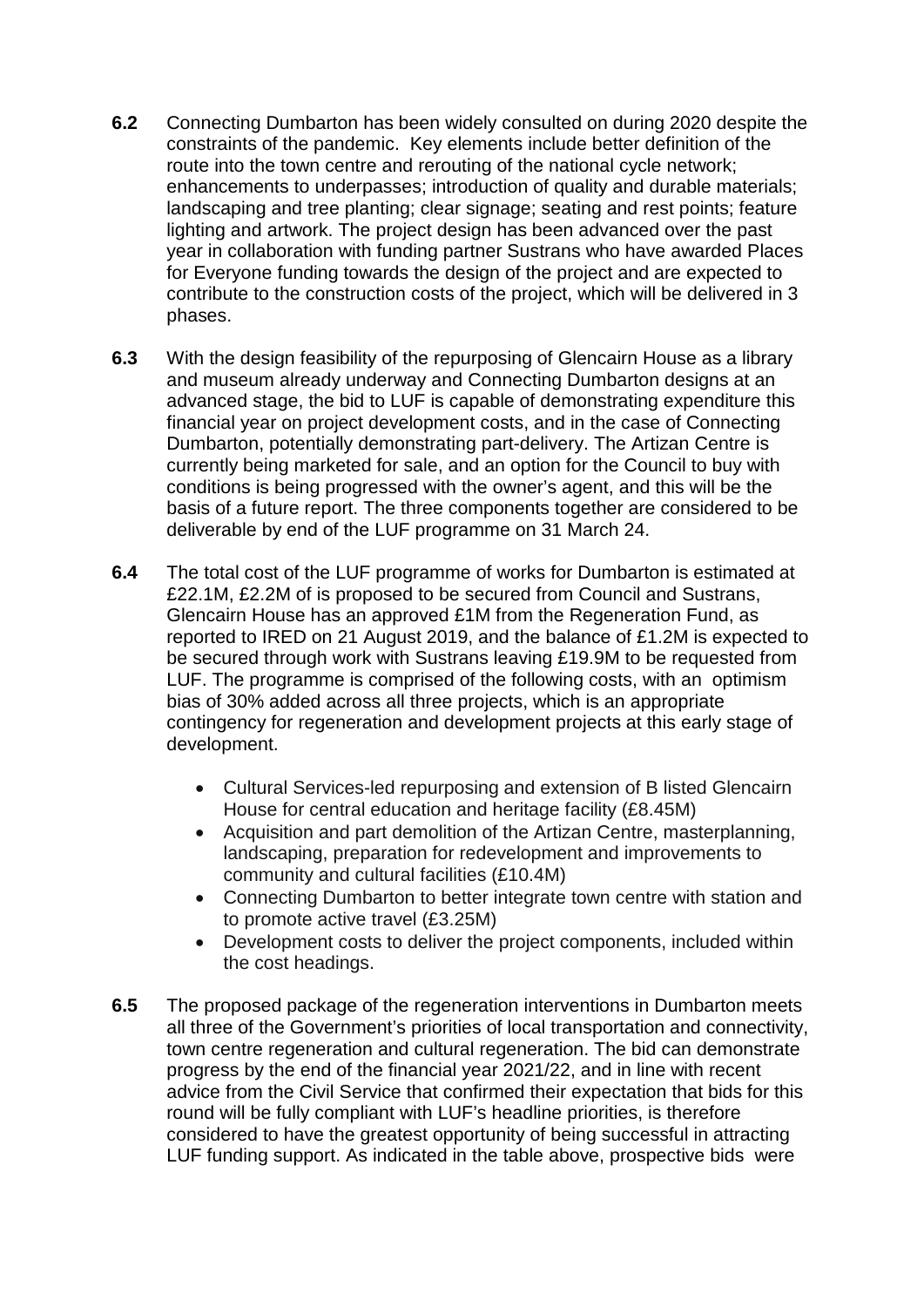also considered for Alexandria, Balloch and Clydebank but the scoring reflected that the proposed projects were not sufficiently developed.

- **6.6** North Clyde Riverbank, including the infrastructure required to deliver the proposed Scottish Marine Technology Park (SMTP) and connectivity projects along the Riverbank, was ranked number 2. SMTP is currently the most transformational proposed regeneration project in West Dunbartonshire. An economic impact assessment undertaken by Stantec for the Malin Group (owners of the site) concludes that the development would create 986 jobs, if fully realised, and add £125.4 million annually to West Dunbartonshire's economy. Planning permission has been secured for Phase 1 and LUF could potentially be used to fund the approved development phases including a large fabrication facility and the remediation strategy required to develop the former oil storage site. This programme of works however fits less easily into LUF's headline priorities for round 1 of transportation, town centre and cultural regeneration, and has a higher risk associated with delivery by 2024. In particular there are risks associated with resolving state aid issues, addressing extremely tight procurement and build out timescales and achieving a binding agreement with all key stakeholders. An external assessment would also be needed on the deliverability of any proposals by the 2024 deadline. These challenges are such that any decision at this time to proceed with an application based on the SMTP would require to be in the knowledge that the works may not be deliverable within the required timescale.
- **6.7** Agreement on a suitably advanced programme of work with the Malin Group has not been possible in time for the LUF June deadline. Officers will continue to work with the Malin Group on identifying shovel-ready packages of work that could overcome said difficulties for other potential funding sources, such as the low carbon Vacant and Derelict Land Investment Programme (VDLIP). Accordingly, and also given the need to properly assess any proposal to ensure it could be deliverable necessitates that were the Council's preferred option to be to proceed with a bid related to the SMTP it would be required to be submitted in round 2.
- **6.8** Further consideration will be given to projects that could be eligible for major transportation funding of up to £50M as part of the next round, and a report on the options appraisals and recommended project will be presented in advance of the round 2 stage.

### **7 Community Renewal Fund**

**7.1** The UK Government has designated 100 areas as 'Priority Places', with The Council included on the list. As part of the process to compete for these funds the UK Government has identified The Council as the Lead Authority. As such West Dunbartonshire Council has the responsibility for inviting,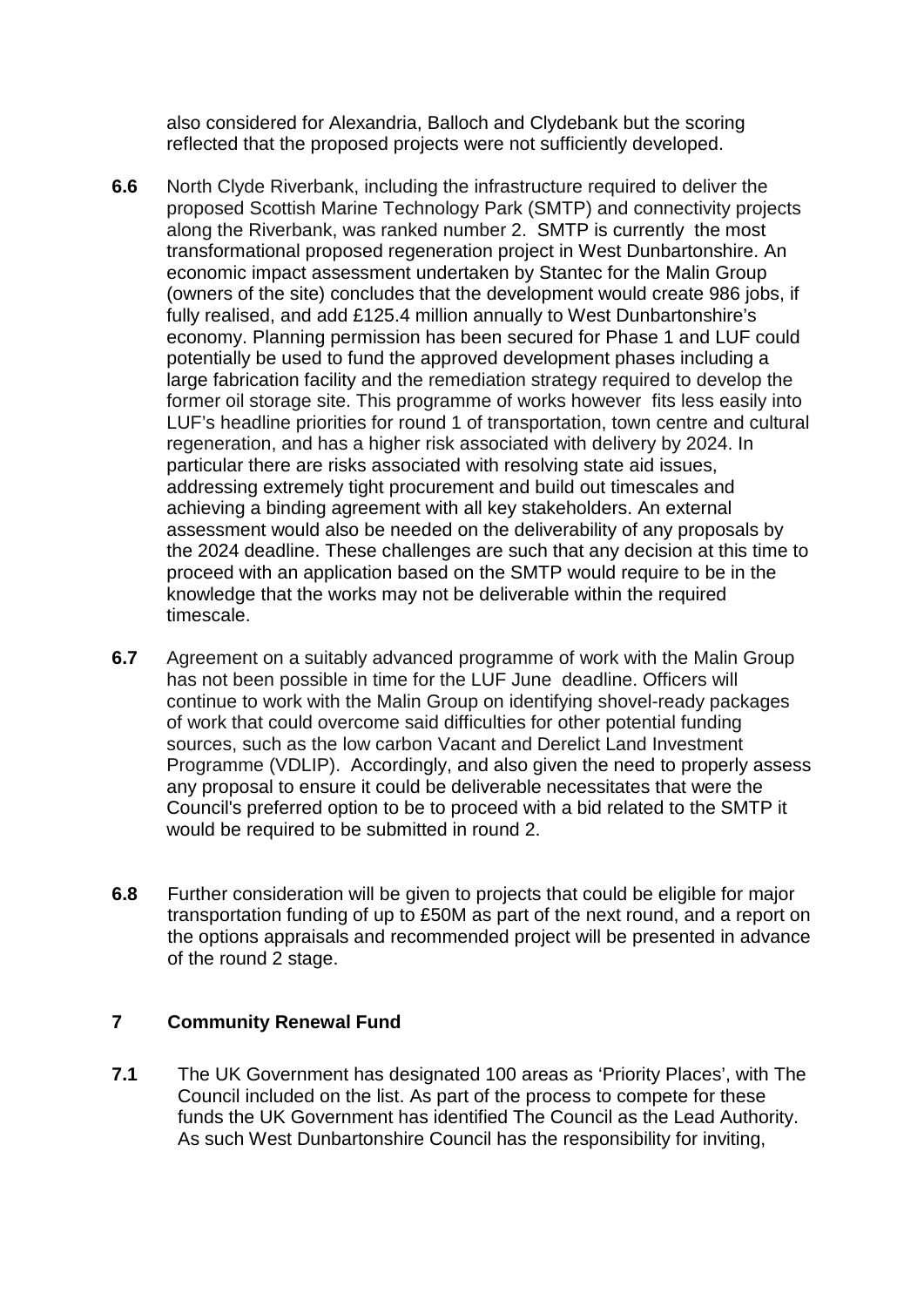assessing, prioritising, and submitting bids to government of up to £3 million for each local authority area.

- **7.2** As a lead authority, West Dunbartonshire Council is responsible for:
	- issuing the invitation for proposals from external organisations
	- receiving and assessing proposals
	- collating the bids and compiling a proposal that will be sent to UK Government for consideration
	- paying grants to successful projects and manging their performance
- **7.3** This is a two stage process that includes:
	- 1. Stage 1: West Dunbartonshire Council promotes the opportunity, seeks, gathers and assesses proposals and following assessment submits eligible projects to the UK Government;
	- 2. Stage 2: The UK Government gathers proposals from local authorities and assesses to determine which projects will be supported with Community Renewal Funding.

Because of tight timescales and deadlines the first stage, initiated by West Dunbartonshire Council, began with publication of the invitation for eligible organisations to submit proposals. The invitation was published on the 19th of April 2021. Details of the requirements can be found at: https://www.westdunbarton.gov.uk/business/grantand-loan/uk-community-renewal-fund/

| <b>Key Milestones</b>                                                                                 | <b>Key Dates</b> |
|-------------------------------------------------------------------------------------------------------|------------------|
| Stage 1                                                                                               |                  |
| West Dunbartonshire Council Issue Calls for Community<br><b>Renewal Proposals</b>                     | 19/04/2021       |
| Deadline for Return of Proposals                                                                      | 17th May         |
| West Dunbartonshire Council completes appraisal and<br>establishes a shortlist                        | 24th May         |
| Applicants notified of decision to include or reject from the<br><b>West Dunbartonshire shortlist</b> | 31st May         |
| Stage 2                                                                                               |                  |
| West Dunbartonshire Community Renewal Submission to<br><b>UK Government</b>                           | 18th June        |
| Notification of Decision from UK Government                                                           | August 2021*     |
| West Dunbartonshire Council issues Funding and Service<br>Agreement to successful Proposals           | Mid August*      |
| <b>Commence Delivery</b>                                                                              | Late August*     |

**7.4** The two stage process timeline is as follows: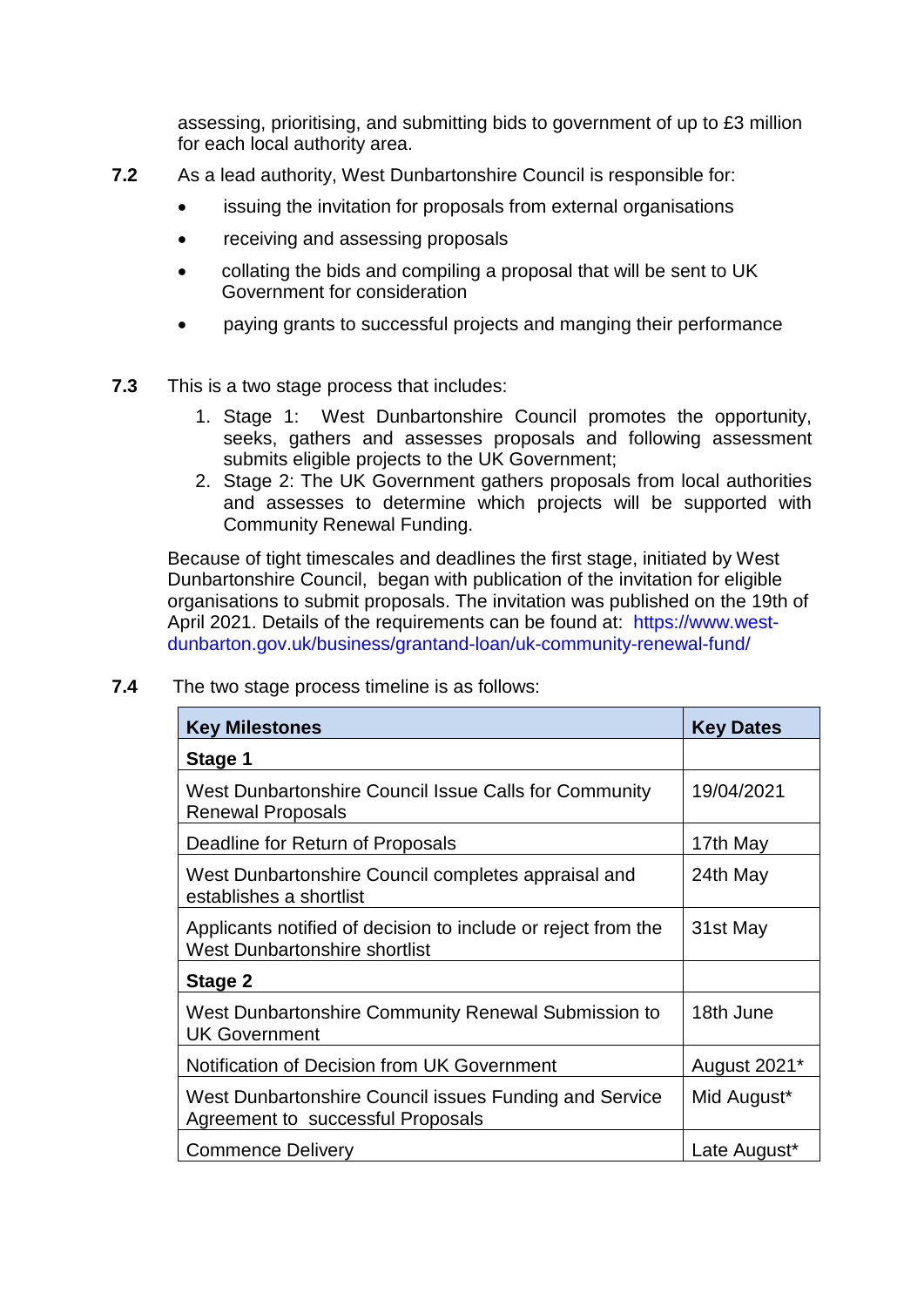| <b>Key Milestones</b> | <b>Key Dates</b> |
|-----------------------|------------------|
| Project Complete      | 31/03/2022       |

please note dates are indicative and subject to the UK Government making timely decisions about the projects to be funded and issuing further guidance and decision documentation in a timely manner

- **7.5** To ensure transparency and scrutiny in West Dunbartonshire we established a group consisting of the Finance Chief Officer and Housing and Employability Chief Officer. The application process was led by the Working 4U manager and a team of four people who would not be involved in bid writing was established to assess the first stage proposals. The team consisted of the Working 4U manager; W4U Quality/Compliance Team Leader; Business Support service representation and a representative from Skills Development Scotland (SDS).
- **7.6** Each proposal was assessed on 'Gateway' criteria based around eligibility of both, organisation and activity. Further assessment was based on strategic fit; local need and fit with existing provision. The proposals were also assessed on value for money and risk; capability to deliver on budget, in time and achieve proposed outcomes. The general capability to deliver was assessed and we established a scoring matrix to establish priority options should the eligible proposals costs exceed the UK Government's limits of £3m worth of proposals. Guidelines state that eligible projects that meet the assessment criteria can be submitted(as proposed) or submitted with conditions.
- **7.7** As a result of the assessment process we have identified 14 projects with a total value of £2.68m that we intend to include in the West Dunbartonshire Council submission to the UK Government. To ensure that West Dunbartonshire's proposal is clear and of sufficient quality some bids will be subject to conditions that the team will attempt to resolve prior to, and after, submission. This may reduce the number and/or value submitted.
- **7.8** The eligible bids, applicants, the theme they will address and value are summarised in the Table below.

| <b>Summary of West Dunbartonshire Eligible Proposals</b> |                                      |                                                                |              |
|----------------------------------------------------------|--------------------------------------|----------------------------------------------------------------|--------------|
| <b>ORG/Project</b>                                       | Theme                                | Submit (S)<br><b>Submit with</b><br><b>Conditions</b><br>(SWC) | <b>Value</b> |
| W4U - Moving<br>Forward II                               | supporting people into<br>employment | S                                                              | 707,591      |
| W4U - Moving<br>Forward I                                | supporting people into<br>employment | <b>SWC</b>                                                     | 254,541      |
| <b>SCVO</b>                                              | supporting people into<br>employment | <b>SWC</b>                                                     | 114,142      |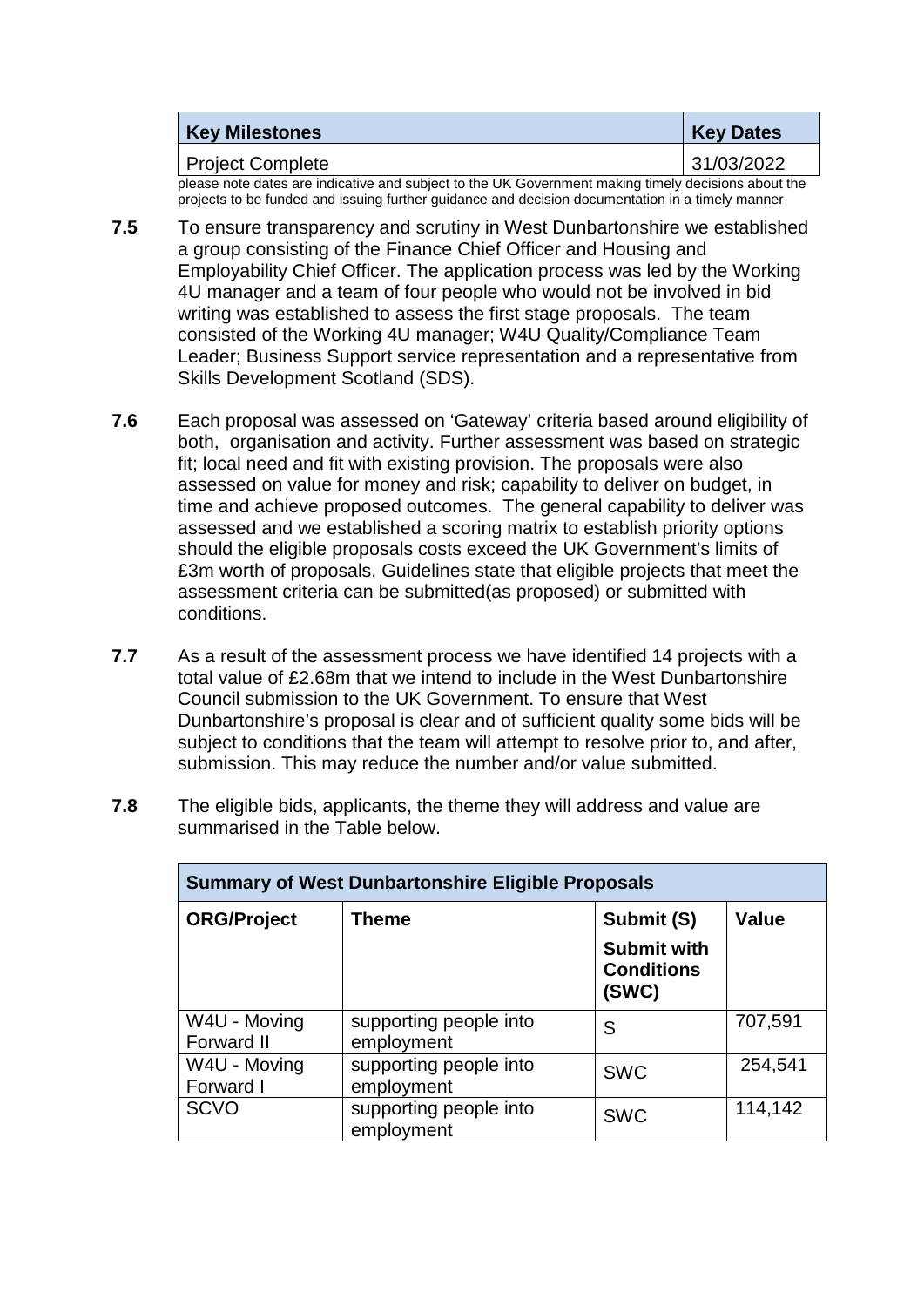| <b>Summary of West Dunbartonshire Eligible Proposals</b> |                                        |                                                                |           |
|----------------------------------------------------------|----------------------------------------|----------------------------------------------------------------|-----------|
| <b>ORG/Project</b>                                       | <b>Theme</b>                           | Submit (S)<br><b>Submit with</b><br><b>Conditions</b><br>(SWC) | Value     |
| The Lennox<br>Partnership                                | supporting people into<br>employment   | <b>SWC</b>                                                     | 148,074   |
| <b>Street League</b>                                     | supporting people into<br>employment   | <b>SWC</b>                                                     | 55,565    |
| <b>Alternatives</b>                                      | <b>Investment in Skills</b>            | <b>SWC</b>                                                     | 101,474   |
| <b>West College</b><br>Scotland                          | <b>Investment in Skills</b>            | <b>SWC</b>                                                     | 287,764   |
| <b>Community Links</b>                                   | <b>Investment in Skills</b>            | <b>SWC</b>                                                     | 29,380    |
| <b>GTS Solutions</b><br><b>CIC</b>                       | investment in skills                   | <b>SWC</b>                                                     | 144,000   |
| <b>Primed Talent</b>                                     | investment in skills                   | <b>SWC</b>                                                     | 225,000   |
| <b>WDC Business</b><br>Support                           | investment in local business           | S                                                              | 442,485   |
| <b>WD Chamber of</b><br>Commerce                         | investment in local business           | <b>SWC</b>                                                     | 80,200    |
| <b>WDC</b><br>Communities<br>Team                        | investment in communities<br>and place | S                                                              | 31,200    |
| Vale of Leven<br><b>Trust</b>                            | Investment in communities<br>and place | S                                                              | 62,534    |
|                                                          |                                        | <b>Total</b><br><b>Potential</b><br><b>Value</b>               | 2,683,952 |

**7.9** These proposals will be summarised along with description of the process and rationale for support in an application, along with the original applications from each organisation to the UK Government for assessment and potential funding. The outcome of this second assessment will be announced in late July/August 20121. All project activity must be initiated and complete by March 2022.

### **8 People Implications**

**8.1** LUF: Existing staff resources across several Services will be required to develop and submit the application for funding. Should the LUF application be successful, additional development resources will be required to deliver the project in the required timescale. Development costs can be capitalised and will be costed for the lifetime of the project and included in the LUF application.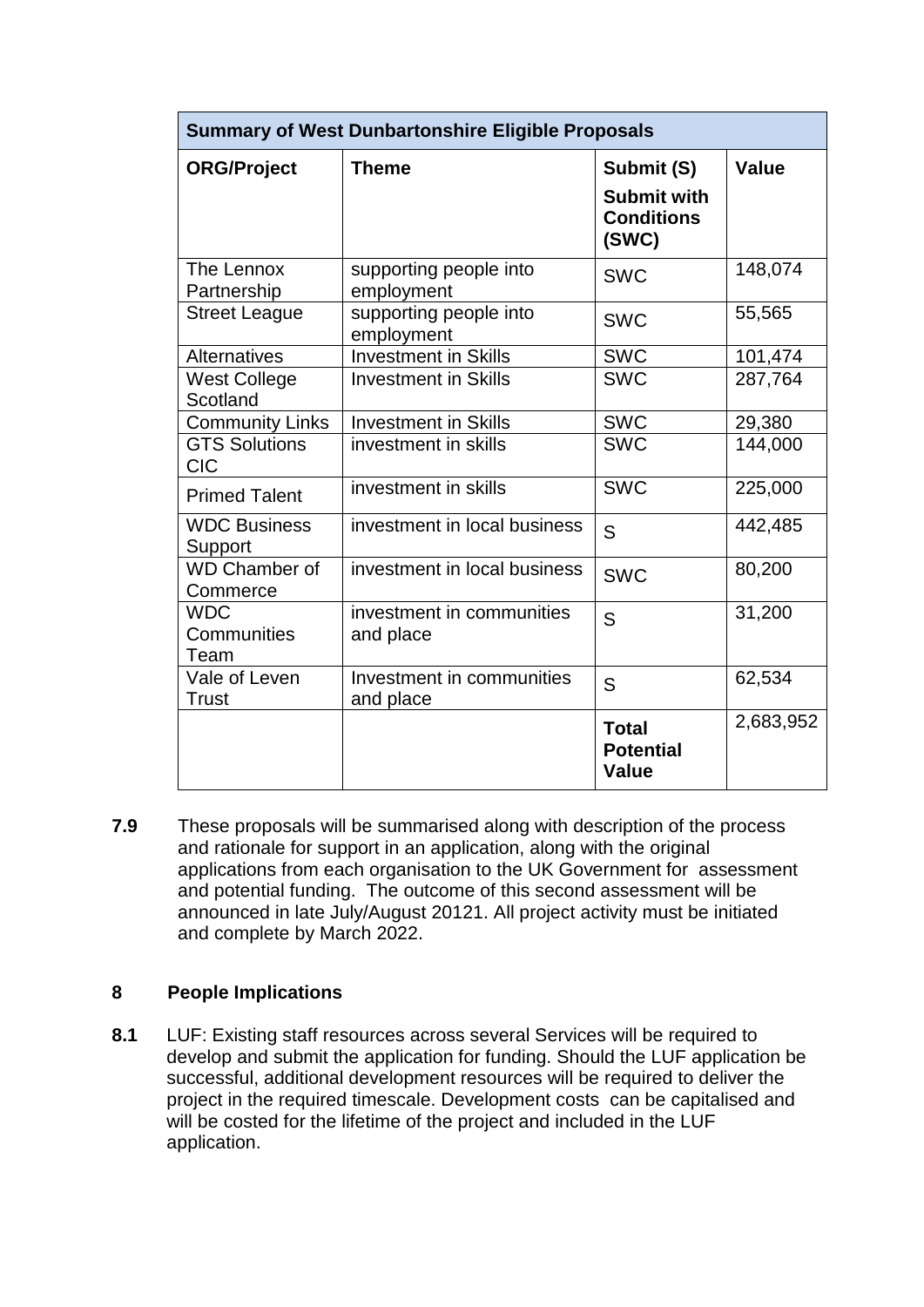**8.2** Community Renewal Funds: Staff resources will be required to manage the two stage application; grant management and monitoring process. In Stage 1 this will be achieved through the re-allocation of duties among Working 4U staff. However, Stage 2, should West Dunbartonshire successfully navigate the UK Government assessment, this will be much more onerous. At Stage 2 we will require staff to establish and maintain the relationships with external service providers; and maintain the monitoring, reporting and evaluation framework.

# **9 Financial and Procurement Implications**

- **9.1** LUF requires at least a 10% funding contribution from the applicant. With the total cost of the Dumbarton Regeneration bid estimated at £22.1M, The Council has already committed £1M from the Regeneration Fund for Glencairn House, and a further £1.2M will be secured from Sustrans for Connecting Dumbarton. Positive discussions on Sustrans' support are already underway. The Procurement timescales, though challenging are considered achievable within the programme timeframe, and approval is sought to commence procurement processes to deliver the projects.
- **9.2** Community Renewal Fund is a grant based opportunity with funds secured on the basis of grant proposals to the UK Government. Investment in proposals will be based on funds received from the UK Government and governed by existing grant award and associated conditions of fund processes.

### **10 Risk Analysis**

- **10.1** For LUF the principal risk would be the failure to deliver the programme of projects by end 2023/24, leading to consequent withdrawal of LUF and leaving the Council with financial exposure. Delivery of the programme relies on several factors, including but not limited to:
	- Reaching a suitable design solution for Glencairn House that is acceptable to Planning, the community and other stakeholders, and the delivery programme remaining on time and on budget.
	- Agreement of suitable terms representing best value for acquisition with the owner of the Artizan centre, and subsequent delivery times for partdemolition and preparing the site for redevelopment.
	- Demolishing and clearing the site of the Artizan centre without significant adverse conditions or costs being encountered
	- Attracting investment and/or securing funding for suitable uses for the Artizan site post-demolition.
	- Delivery timescales for Connecting Dumbarton. The design of this project is already advanced with some land within Network Rail's ownership to be resolved, however unlike other shortlisted projects this is almost completely within the control of the Council.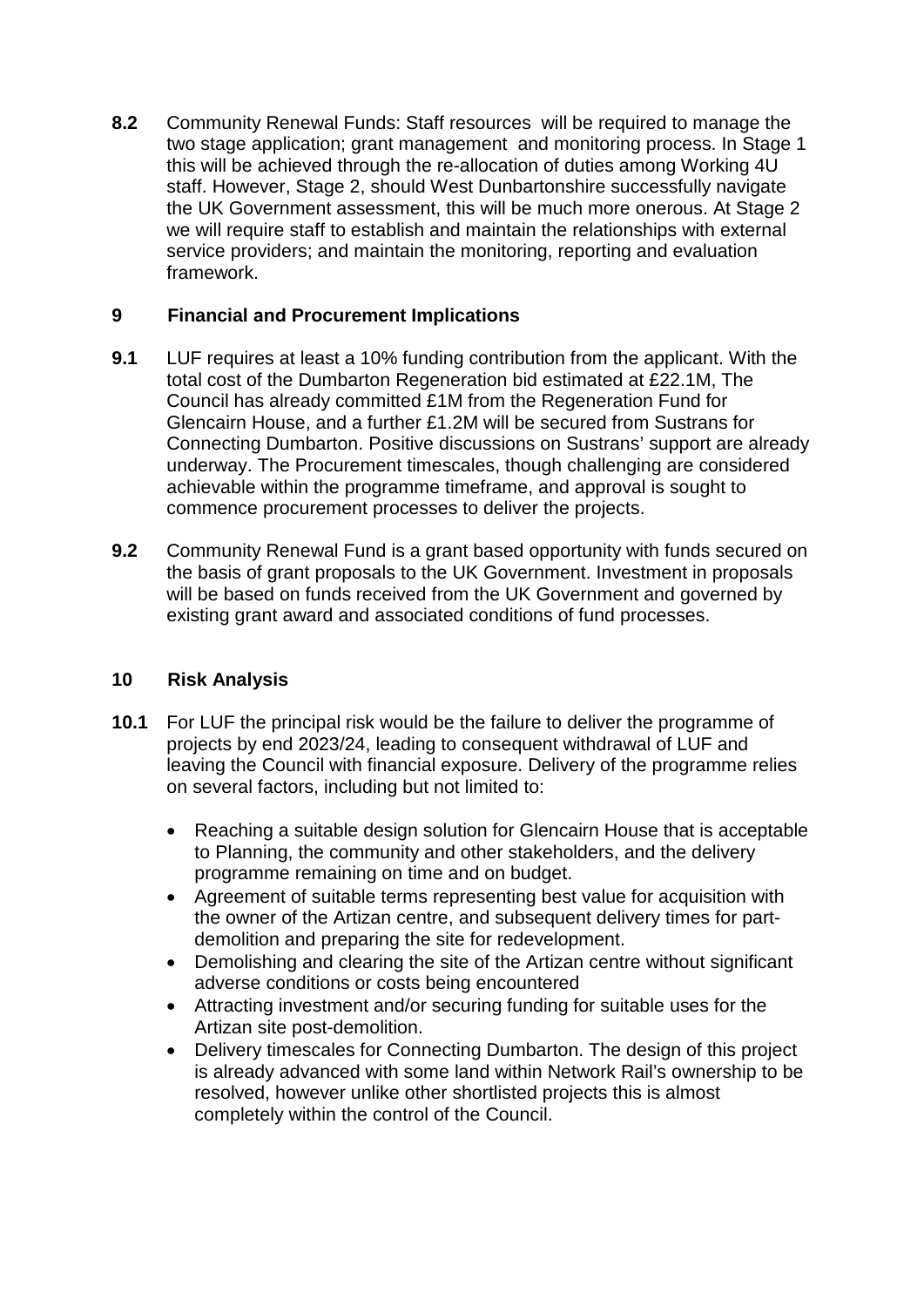- **10.2** Risk will be mitigated by availability of a suitable level of resource to progress the project components, taking a project management approach to design and delivery and early agreement of Heads of Terms with the owner of the Artizan Centre.
- **10.3** Community Renewal Fund The process has a number of inherent risks emerging as a result of:
	- the timescales for the application process;
	- the scale of resources (up to £3million) and timescales for use the funds (all projects to be complete by March 2022);
	- the capability of external organisations to respond to the opportunity and deliver good quality, eligible projects;
	- the competitive nature of the process at both stages; and
	- the need for staff resources to manage the process and external service delivery relationship, particularly at stage 2.
- **10.4** Risk Mitigation: We have established a project management approach that will assess and address staff resource requirements. We have also built in risk mitigation to the assessment processes and approach to project monitoring . This includes assessment of the capability of external organisations to deliver proposals in full and within timescales.

### **11 Equalities Impact Assessment**

**11.1** Screening and impact assessments will be carried out on specific projects elements as they are further developed.

### **12 Environmental Sustainability**

**12.1** We anticipate that there will be 'zero carbon' proposals emerging from the LUF and Community Renewal Fund processes that will make a positive contribution to environmental sustainability.

### **13 Consultation**

**13.1** Two of the three components of the Dumbarton Regeneration bid, namely Glencairn House and Connecting Dumbarton, have been subject to previous community and wider stakeholder consultation and have been shaped by that engagement. Because of the commercial nature of the proposed acquisition and part-redevelopment of the Artizan, there have not yet been wider community and stakeholder consultations. This is an important regeneration opportunity for our Town Centre and community consultation will be factored in to the development programme.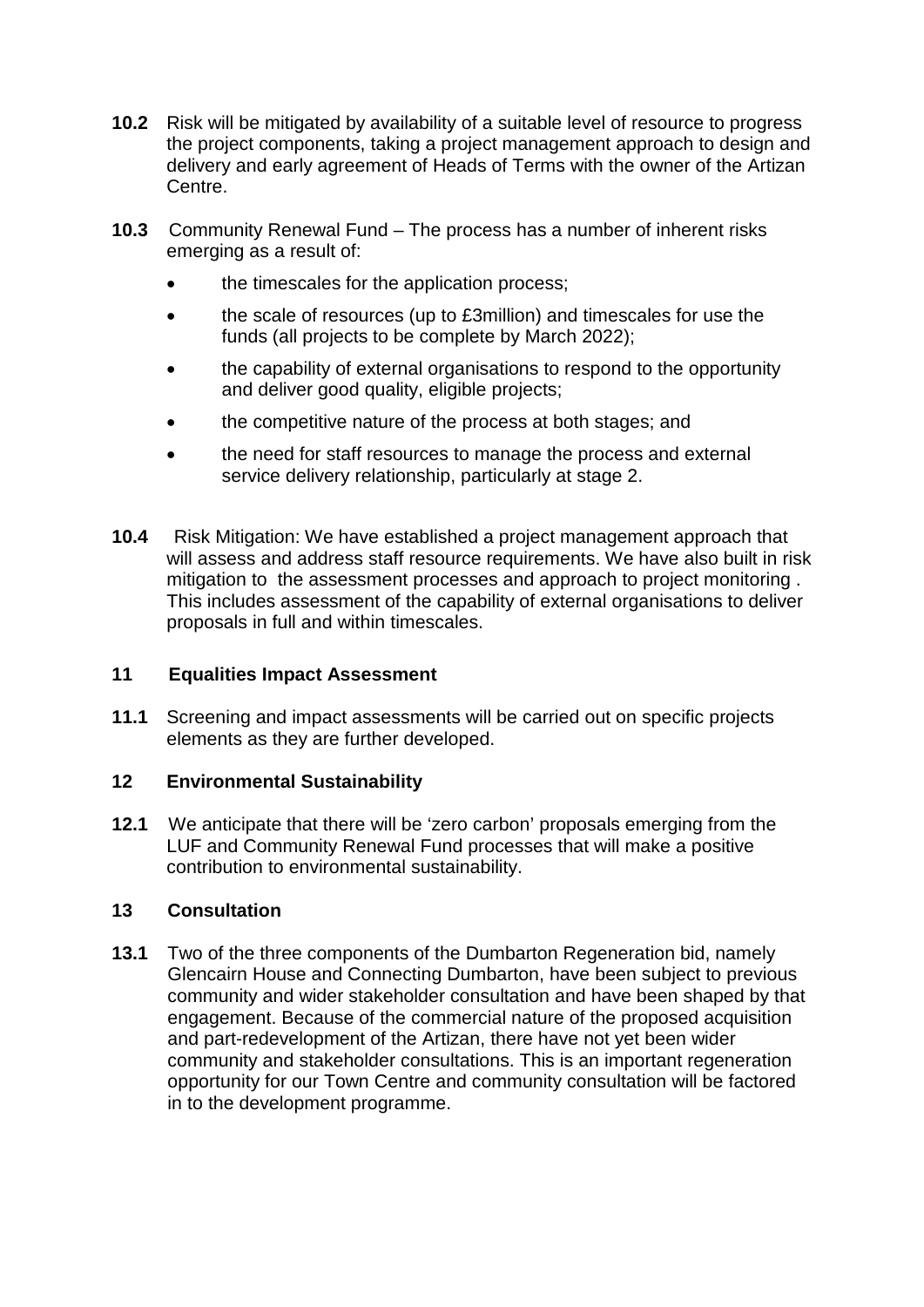- **13.2** In arriving at the recommended bid for LUF, early engagement and recent consultation has taken place with Martin Docherty-Hughes MP.
- **13.3** Officers across Legal, Finance, Cultural Services, Planning, Regeneration, Housing, Sustainability and Roads and Transportation have had an input to the scoring process for the selection of LUF bid.
- **13.4** The Community Renewal Fund: Key stakeholders have been notified of the opportunity through, for example, the Community Planning West Dunbartonshire structure (Delivery Improvement Groups) and associated partner groups such as the Strategic Employability Group, Adult Learning Partnership and Youth Alliance. In addition key Council Staff responsible for the delivery of key policy priorities have been notified – Housing; Communities, Employability, Business services. Providing an opportunity to comment on the process and to promote the opportunity.
- **13.5** In addition for the CRF we have delivered an information event for potential applicants to raise awareness of the opportunity and clarify aspects of the process. This was attended by representatives from local and regional organisations who expressed an interest in participating by submitting proposals.

### **14 Strategic Assessment**

- **14.1** The Council has agreed its five main strategic priorities for 2017 2022. Both the Levelling Up Opportunity and the Community Renewal Fund activity is consistent with the objectives of Developing a Strong local economy and improved employment opportunities by:
	- Delivering a key regeneration objective with associated job creation and business development objectives;
	- Supporting businesses to develop their workforce, products and services;
	- Supporting communities to develop asset management opportunities;

| <b>Strategic Leads:</b><br><b>Service Areas:</b><br>Date: | Peter Hessett, Peter Barry<br><b>Regulatory and Regeneration and Working 4 U</b><br>03 June 2021 |
|-----------------------------------------------------------|--------------------------------------------------------------------------------------------------|
| <b>Person to Contact:</b>                                 | Michael McGuinness/Stephen Brooks                                                                |
| <b>Appendices:</b>                                        | <b>None</b>                                                                                      |